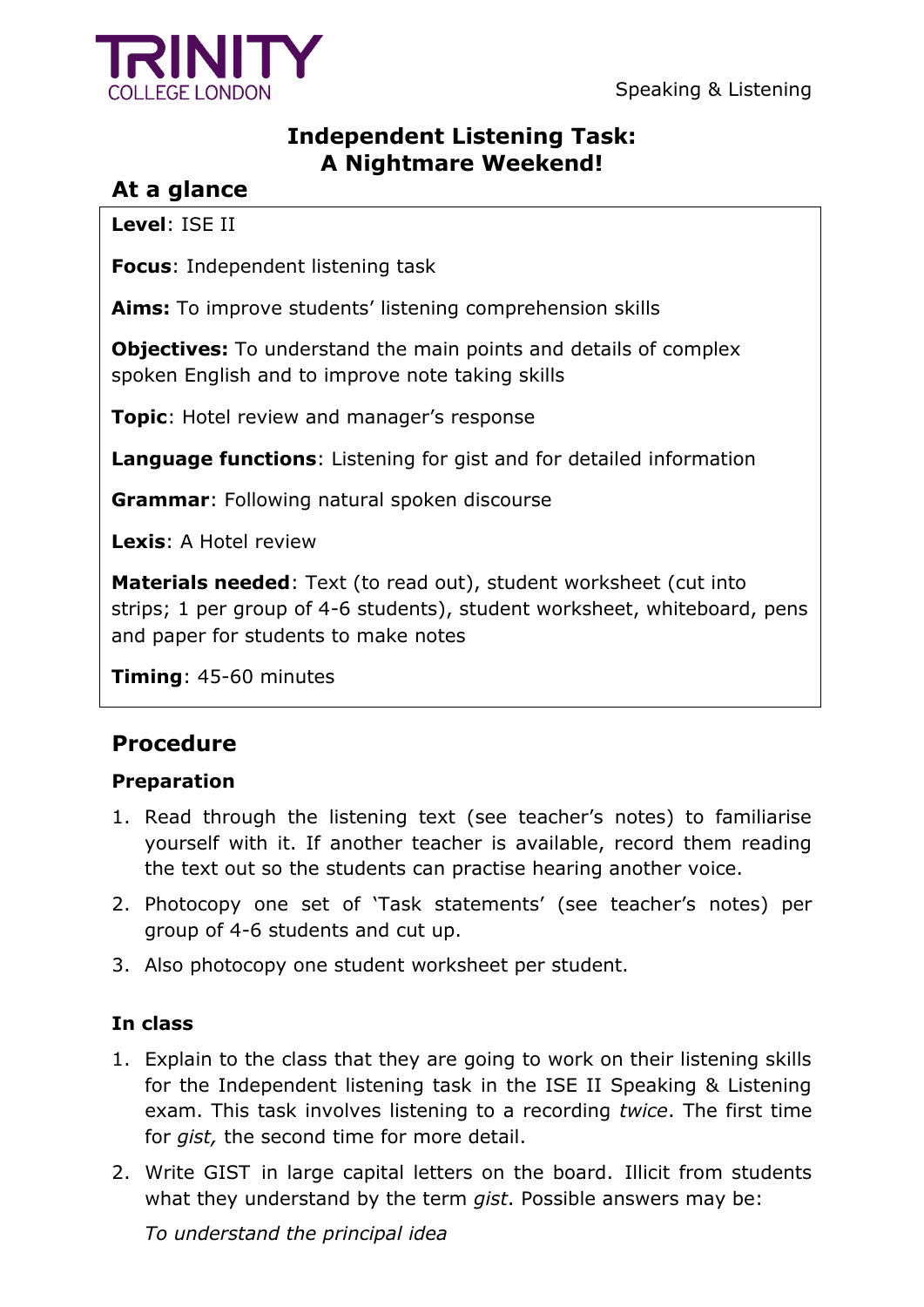

*The main point What they are talking about The theme etc.*

Write the correct ideas on the board. Explain to students that in the ISE II Speaking & Listening exam they will hear the recording twice. The first time they hear the recording they should listen for the *gist.*  Tell the students that a possible question from the examiner could be "*What was the speaker talking about?"*. They should be prepared to answer in one or two sentences.

3. Now introduce the class to the topic of the listening – a nightmare holiday. Ask the students some questions about what can go wrong on holiday. For example:

*A lost passport A puncture to the car on the way there The hotel is next to a noisy building site/ airport* 

Ask them to discuss in pairs or small groups some of their bad experiences, or experiences other people have had, or films they have seen, or to just use their imagination. Try to get the class highly motivated and interested in the topic.

- 4. Now ask the class to focus on what problems people could have with their hotels. Ask the class to discuss in pairs or small groups. Feedback in open-class.
- 5. Finally, ask the students what they could *do* if they had a problem with the hotel. Possible answers include:

*Complain to the manager Send a letter or email Write to or phone the head office Write to the newspaper etc*

Write key vocabulary on the board.

- 6. Explain to the students that they will now listen to a text about a nightmare holiday.
- 7. Read out the text (at normal speed) or ask a colleague to read it out, or have a recording ready to play. Ask the students to listen carefully and be ready to tell you what the gist of the story is.
- 8. Ask the students to discuss what they feel the gist of the text is. Possible answers include:

*Complaining about a hotel to the manager and the manager's response*

*A very bad weekend at a 4 star Hotel* 

*A couple who are angry at the service they received at a hotel etc.*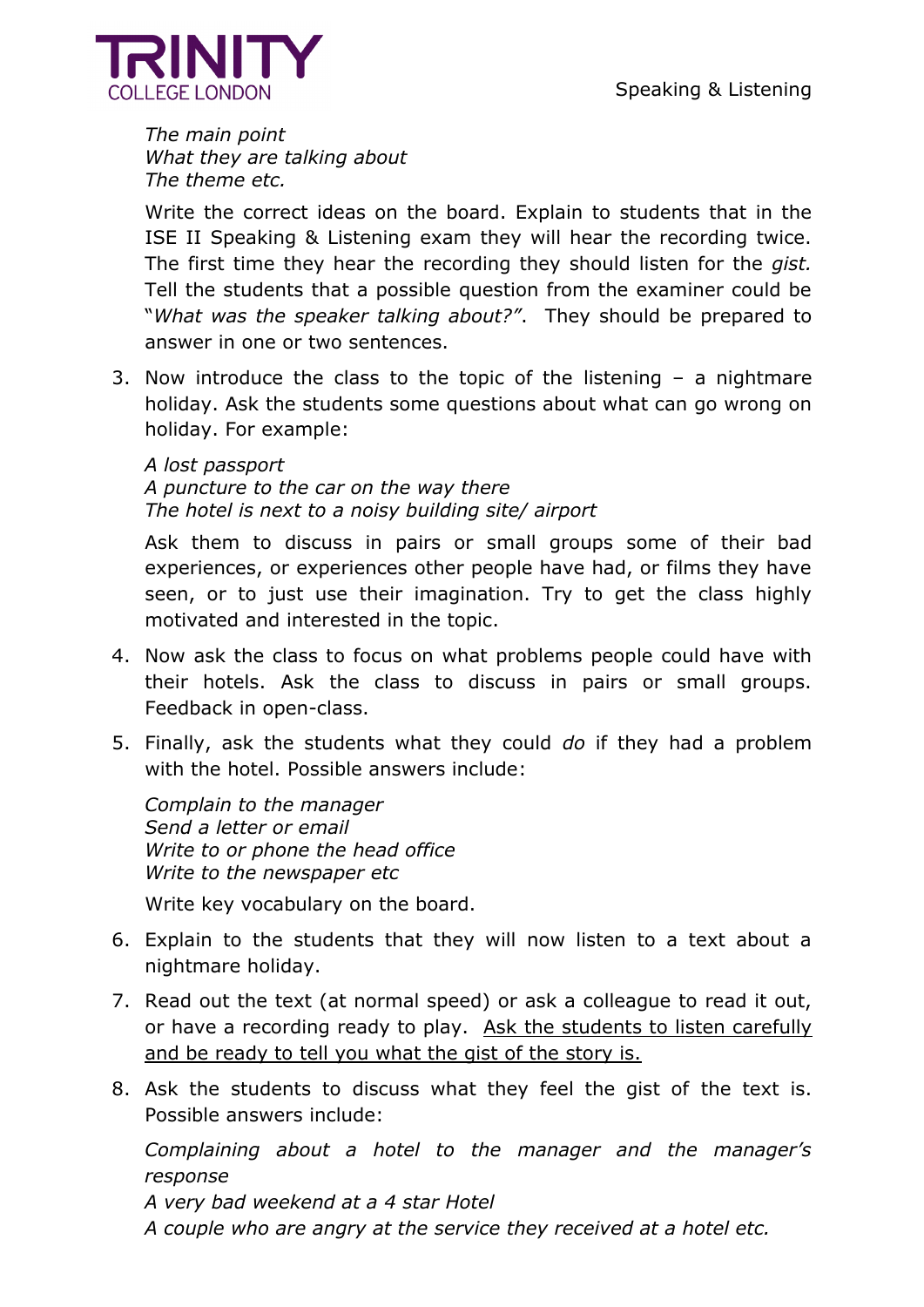

Write some of the answers on the board.

- 9. Now explain to the class that they are going to listen to the text again, but this time they will be listening for detailed information, and in particular, in what order things happen. For this they will need to make notes individually. After they have heard the text, they will work in groups putting the events in order, so it is important to make notes.
- 10.Show the students the strips of paper to explain what they will need to do (but don"t hand them out yet). Organise the students into groups of 4-6 (depending on class size).
- 11.Hand out the student worksheet and make sure each student has a pen.
- 12.Read out the text again or play the recording from start to finish. The students should make notes on the student worksheet.
- 13.Quickly give out strips of paper to each group. Explain to the group that they will now have to organise the events into the order in which they happened. Allow some discussion in the groups. Monitor the groups to check their understanding and completion of task. Make sure they are referring to their notes and are working together well. Do not allow one person to take over, make sure everyone is involved. Time allowed – 10-15 minutes.
- 14. Illicit the answers from 1 22 (in the order they appear on the teacher"s notes).
- 15.Now encourage the students to re-tell the story in their own words.
- 16. If there is some disagreement, read out the necessary part(s) of the text again.
- 17.Explain that what you read or what they heard was an example of the Independent listening task in the ISE II Speaking & Listening exam. Ask them what they thought about it. What did they find easy and difficult? Do they feel ready for this part of the exam?
- 18.Ask the students what they could do to improve their listening skills? Possible answers:

*Listen to an English song and work out what they are singing about Watch a short clip of a film in English and identify the gist Watch a short clip of a recipe being made and make notes on the ingredients and order for making the dish*

*Watch part of a sports match online and listen to the commentator and make notes on the main events etc.*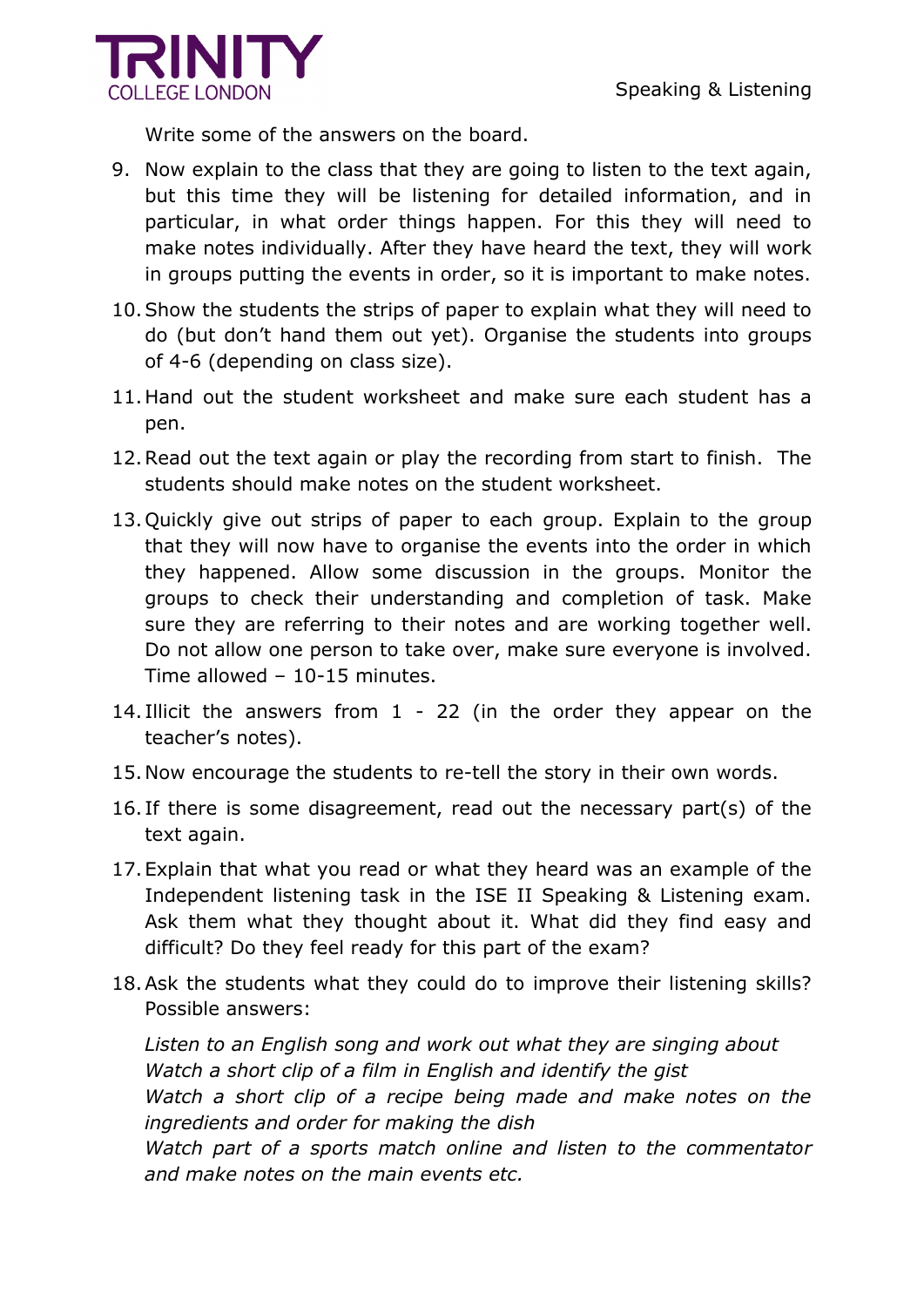

### **Extension activity**

More advanced students can try to re-enact what they heard using the strips of paper, using voices of *complaining* for the unhappy client, and *peace making/pacifying/patient understanding* for the Manager.

#### **Further support activity**

Weaker students can be given fewer strips of paper (5 for example), blocks of the correct sentences with only 5 missing to complete the story

#### **After class**

Listen to a short English text (online for example). Listen to it twice: once for the *gist,* the second time for *detailed information.* Practise making notes and practise explaining what happened.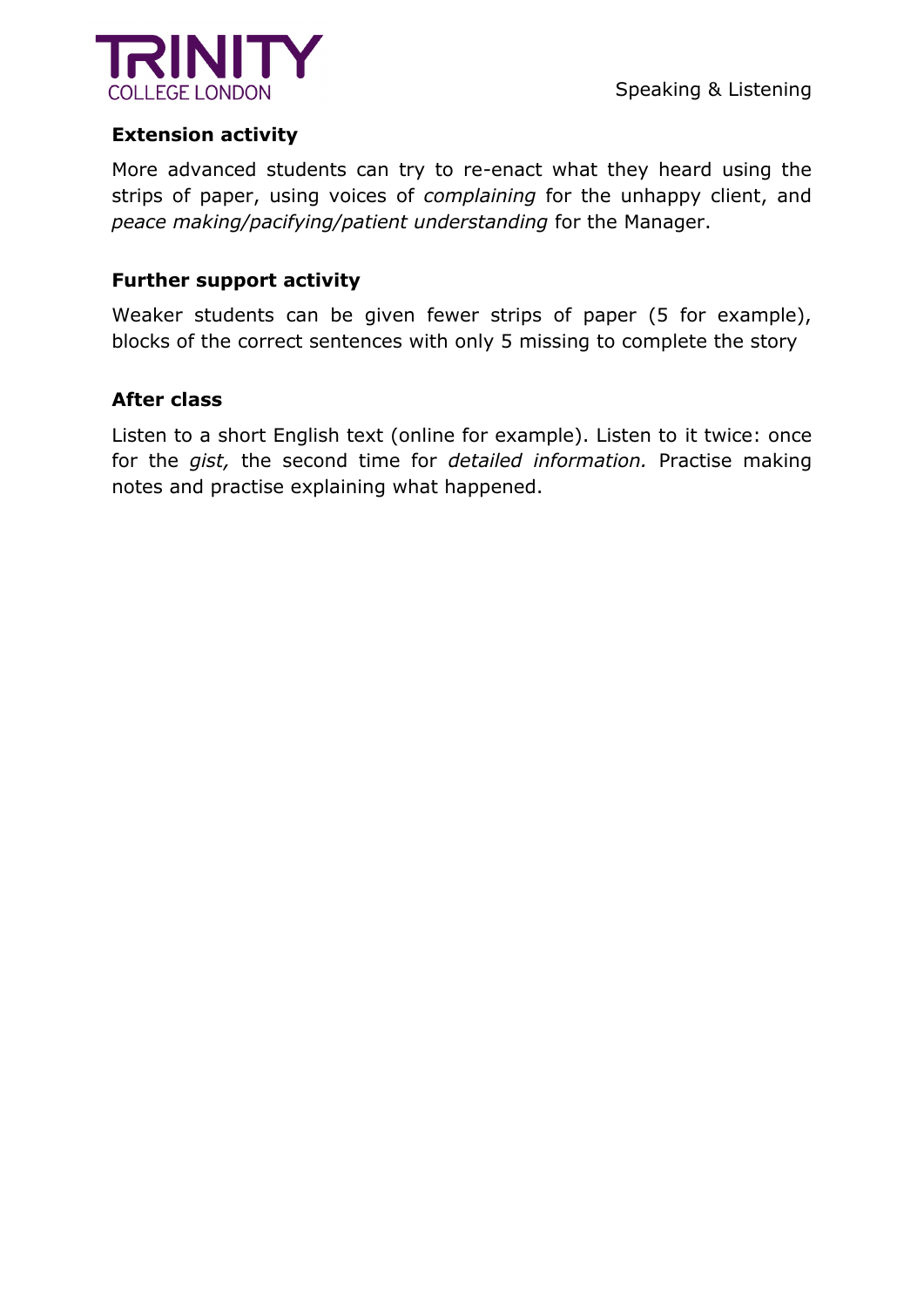

Speaking & Listening

# **Audio Script**

## **Independent Listening Task: A Nightmare Weekend!**

Voice 1: "A nightmare weekend!"

Reviewed 4<sup>th</sup> July 2014

A  $60<sup>th</sup>$  birthday treat for my wife. Booked through the web. Their website is very misleading. You think you are going to a 4 star hotel with fine dining and it's more like a holiday camp. The staff were mostly excellent, especially the Reception Manager when we arrived. We had asked for a quiet room, only to be told we would be in a noisy room above a wedding reception. He found us a nice room. No complaints about the room, other than the TV remote did not work.

The swimming pool was ok but looks nothing like the picture on the website, it"s very drab now. There was also no hot water in the showers. I told the attendant. He didn't even apologise.

The bar is awful unless you want to watch football - We didn"t! Why was it that the lounge bar, which had been open in the afternoon, was not open before dinner? It was a nice room and would've been perfect.

The restaurant is not fine dining! It is well below par. The A la Carte menu is like a bad pub menu and the buffet was poor, especially as the staff did not keep the supplies of food topped up so people were waiting around with half full plates trying to get staff to replenish the hot trays. The drinks are expensive and some of the restaurant staff were rude and unhelpful.

Breakfast was utter chaos, with not enough cutlery, plates or food. We had to go and get our own tea. Nobody came to the table except to take away plates that were not finished. I had to go to the cutlery draw myself twice! One toaster was not working, the other was burning toast.

We were on the second floor in the Old School and the lift was not working. Overall, we found the weekend most unpleasant, not the relaxing break we had been dreaming of. We think other holiday makers should be aware of the standard of the hotel so that they are under no illusions, and do not feel cheated – as we do.

This hotel should definitely not have 4 stars. It could be excellent but….. The buildings and grounds are very nice, but the service, facilities and food are awful.

Manager's response (could be read out by another person – Voice 2)

*Guest Relations Manager at Devonshire Estate, responded to this review, 4 th July 2014*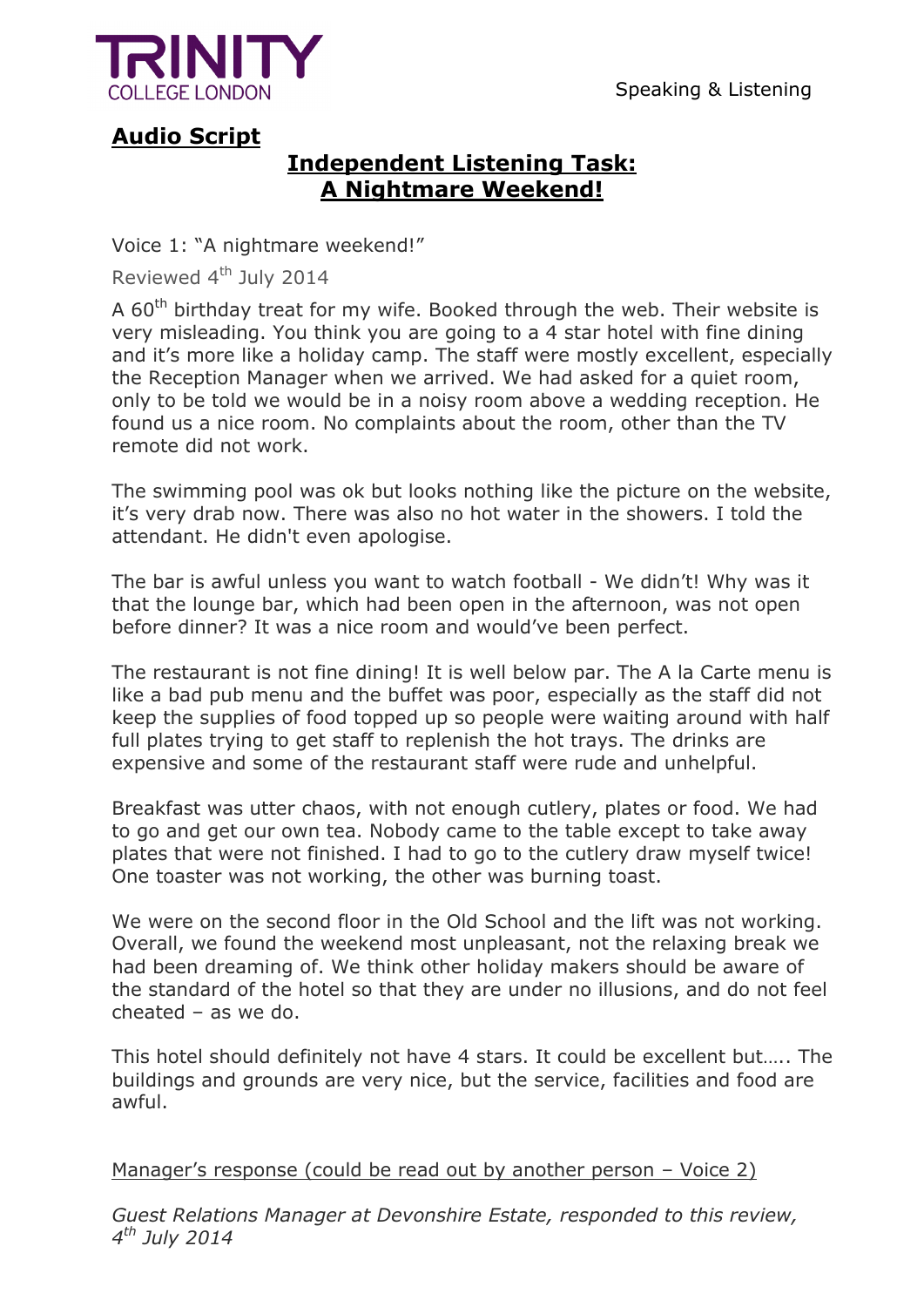

Thank you for taking the time to write a review of our Hotel.

I was pleased that after a small problem with your room allocation that our Reception Manager found a lovely room for you.

I was however disappointed to read your comments on our leisure Club and I have passed this feedback onto our Leisure Club Manager.

I have also had a meeting with our Restaurant Manager about our menu and especially your comments on our staff being rude and unhelpful, this is not acceptable and will be addressed immediately.

I hope your wife had a lovely birthday despite the small problems you experienced.

Kind Regards

Kim Norris- Guest Relations Manager

### **End of text**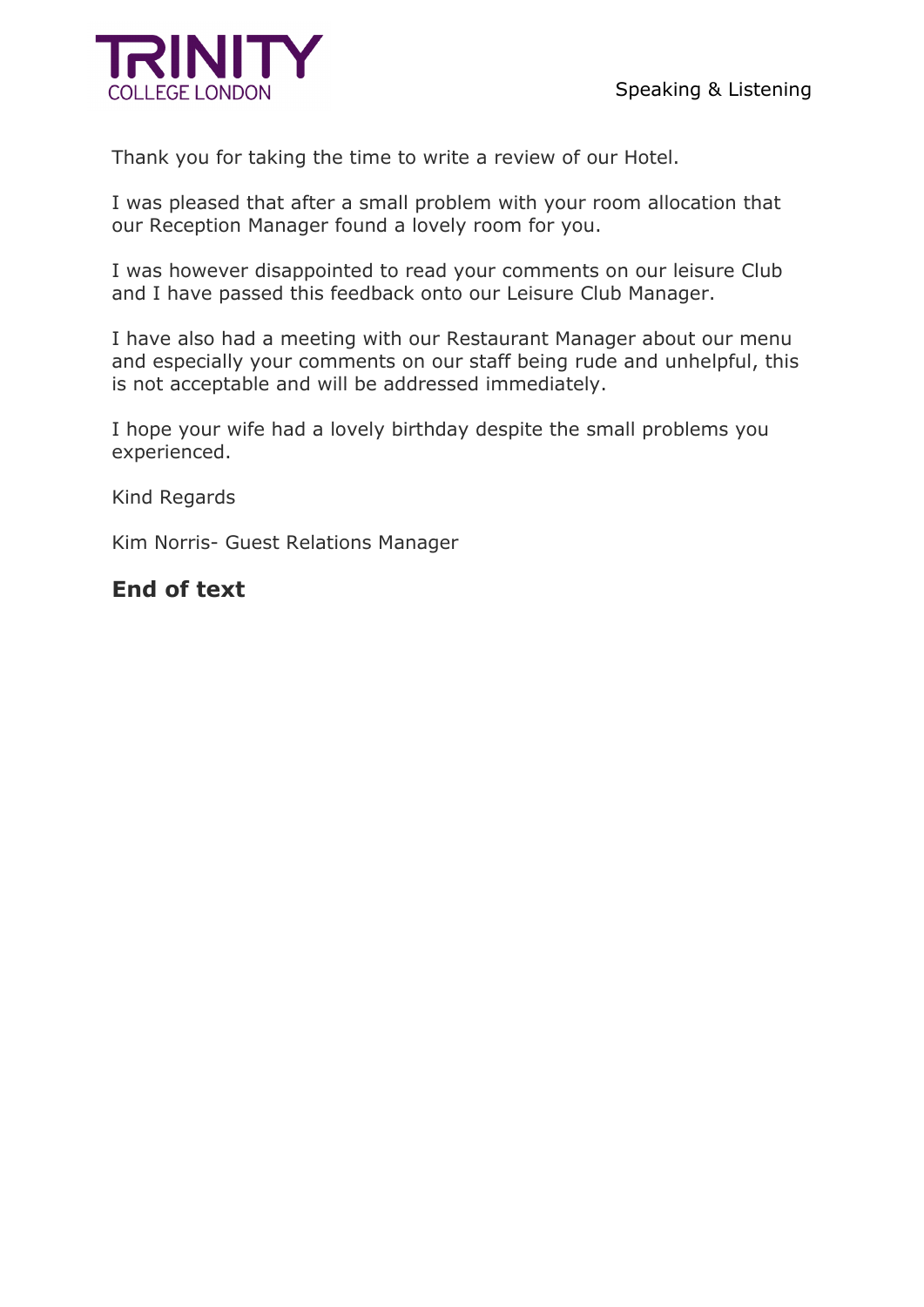

# **Task Statements**

### **Cut up the following 22 statements and give them to the students in a jumbled order.**

| Reserved online                        |  |  |  |  |  |
|----------------------------------------|--|--|--|--|--|
| Holiday camp                           |  |  |  |  |  |
| Reception manager very helpful         |  |  |  |  |  |
| Television remote control did not work |  |  |  |  |  |
| Swimming pool was OK                   |  |  |  |  |  |
| Hot water didn't work in the showers   |  |  |  |  |  |
| Watching football in the bar           |  |  |  |  |  |
| Lounge bar closed                      |  |  |  |  |  |
| Not enough food!                       |  |  |  |  |  |
| Drinks are pricey                      |  |  |  |  |  |
| Attitude of staff                      |  |  |  |  |  |
| <b>Breakfast madness!!</b>             |  |  |  |  |  |
| Searching for knives and forks         |  |  |  |  |  |
| Malfunctioning toasters                |  |  |  |  |  |
| We had to walk up 2 flights of stairs  |  |  |  |  |  |
| Lovely grounds                         |  |  |  |  |  |
| Terrible service, facilities and food  |  |  |  |  |  |
| An appropriate room given              |  |  |  |  |  |
| Feedback passed on                     |  |  |  |  |  |
| Feedback passed on                     |  |  |  |  |  |
| Sorting out problems of rude staff     |  |  |  |  |  |
| Happy Birthday to your wife            |  |  |  |  |  |